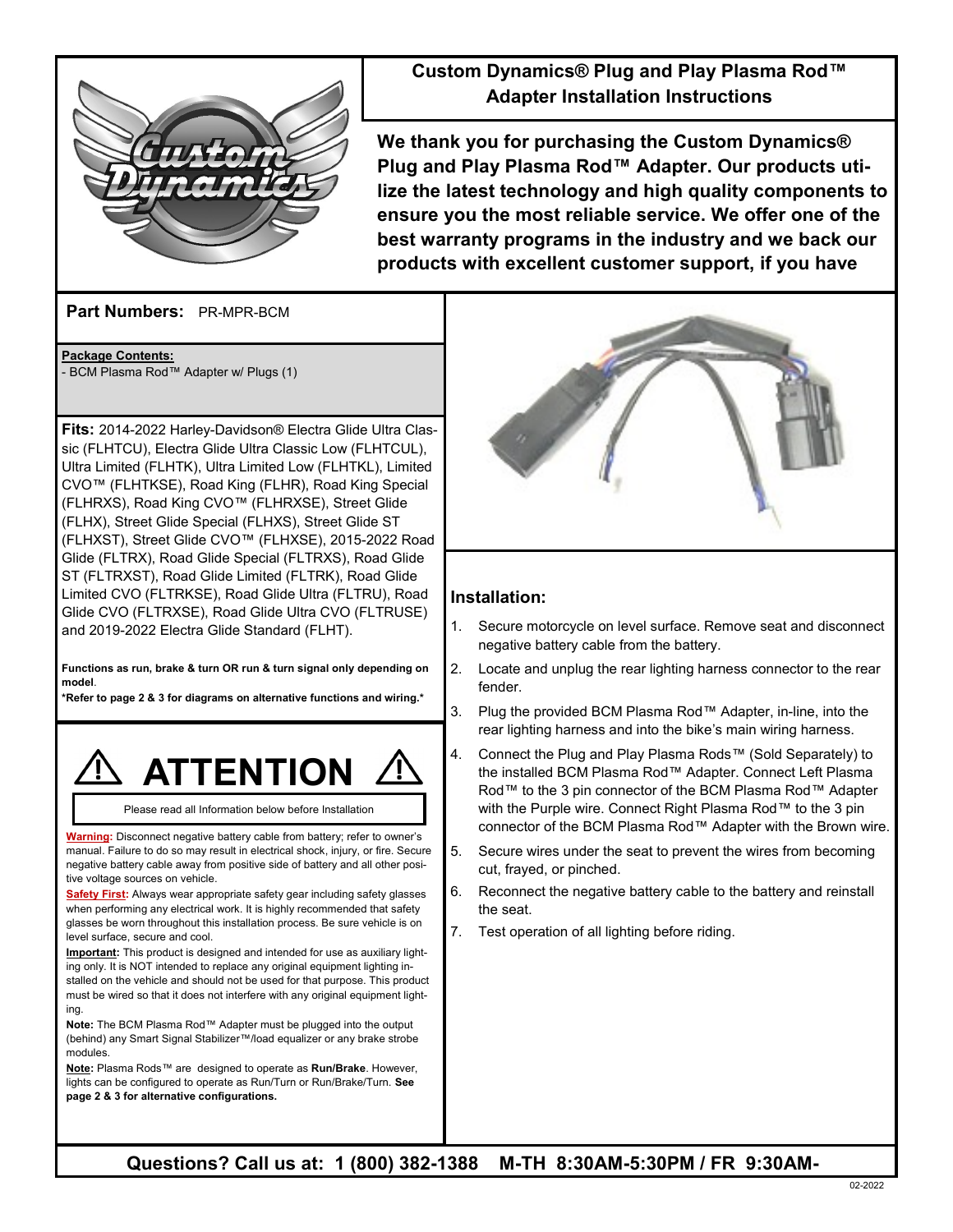

# **Run-Brake-Turn Modification**

**For 2014-2022 Road King® Standard, 2014-2015 Limited CVO™ & 2015 Road Glide Ultra CVO™ , 2022 Street Glide ST, 2022 Road Glide ST.** 

## **Plug-N-Play with SMART Triple Play® accessory plugs**

\*SMART Triple Play® **with** accessory plugs required. The provided BCM Plasma Rod™ Adapter **will not** be used. The two 3 pin connectors that extend from the output side of the Smart Triple Play® module allow for plug and play installation. Simply plug in the left side (purple) and right side (brown) male connectors from the Smart Triple Play® to the corresponding female connectors on the product.





## **SMART Triple Play® without accessory plugs**

\*SMART Triple Play® **without** accessory plugs required. On the BCM Plasma Rod™ Adapter , the Blue wires going to both three pin connectors must be cut and capped off. BCM Y Harness Adapter must be installed on output side of SMART Triple Play®



**Questions? Call us at: 1 (800) 382-1388 M-TH 8:30AM-5:30PM / FR 9:30AM-5:30PM EST**